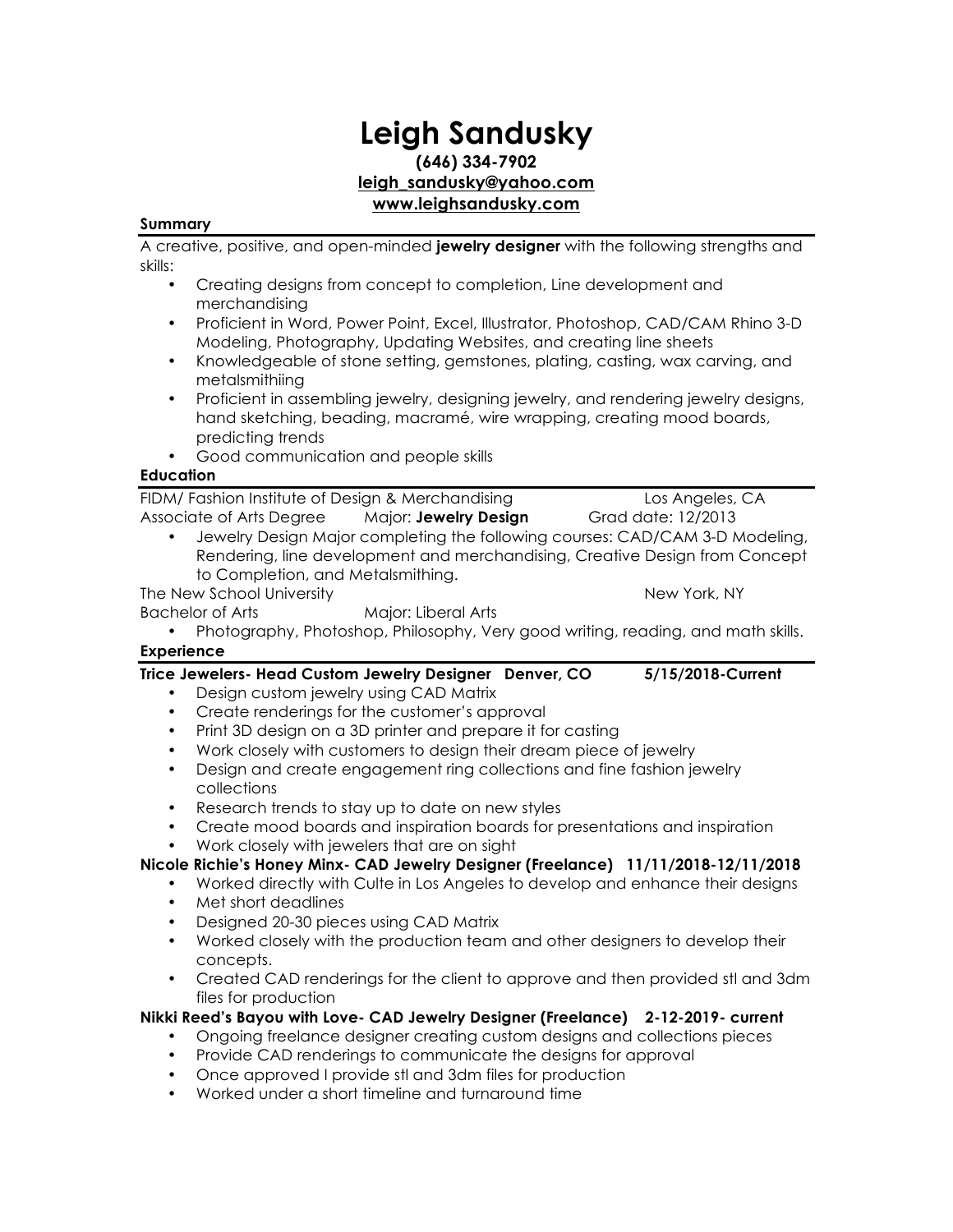•

### **Hyde Park Jewelers- Head Designer Denver, CO 2/15/2017-1/22/2018**

- Created custom jewelry for individual customers
- Created collections exclusive to Hyde Park
- Designed using Matrix 9 CAD
- Provided renderings for each design
- Printed the waxes on 3D printer for manufacturing
- Worked closely with jewelers to develop the design
- Trend research
- Communication skills with customers and sales associates

### **John Atencio-Designer Denver, CO 1/6/2016-2/1/2017**

- Designed Collections for Holiday 2016, Valentines Day 2017, and Bridal
- Created these designs in CAD Matrix 8
- Communicated these designed to overseas factories until the product was ready to sell.
- Manage the John Atencio Website
- Coordinate and organize photography
- Trend research and marketing research for fashion and bridal collections.
- Created Spec sheets for the factory and managed the tracking and timeline of each piece John Atencio produced.

### **Ada Diamonds-Freelance Designer Freelance 12/15/2016-Current**

- Designed and produced CAD files for over 30 designs for their launch
- Continue to design and create CAD files on a freelance basis for customers with custom needs
- Designed on CAD the dashboard of a Rolls Royce Specialized car.
- Educated the clients about diamond jewelry and introduced them to a manufacturer in Los Angeles

**Tacori-Designer Los Angeles, CA 1/19/15- 12/15/15**

- Designed the Fall 2015 Fashion collection for Women's Jewelry
- Designed 3 pieces for the Spring 2016 men's collection
- Designed the collection on Matrix and created prototypes for approval.
- Created costing and material sheets for the collection and previous collections
- Implemented new and efficient ways of organizing the collection and previous collections
- Trend research for Tacori to stay within their style while still appealing to the trends
- Trend research for bridal
- Sourcing leather for the men's collections
- Managed myself and others to make sure the production moved along efficiently to meet our deadlines.

### **Sydney Evan-Designer Los Angeles, CA 4/21/14- 1/1/15**

• Contributed ideas and designs as a part of the design team

- Work closely with the Senior Designer to further develop the collections and brand.
- Communicated design concepts directly to the manufacturers overseas and locally
- Created comprehensive drawings and technical design submissions using Adobe illustrator to communicate to the manufacturers
- Checked CAD drawings from overseas manufactures to maintain the quality of Sydney Evan fine jewelry.
- Designed give away merchandise and marketing materials like key chains and gift bags

### **Michael Kors-Design Intern Richardson, TX 9/23/13-12/20/13**